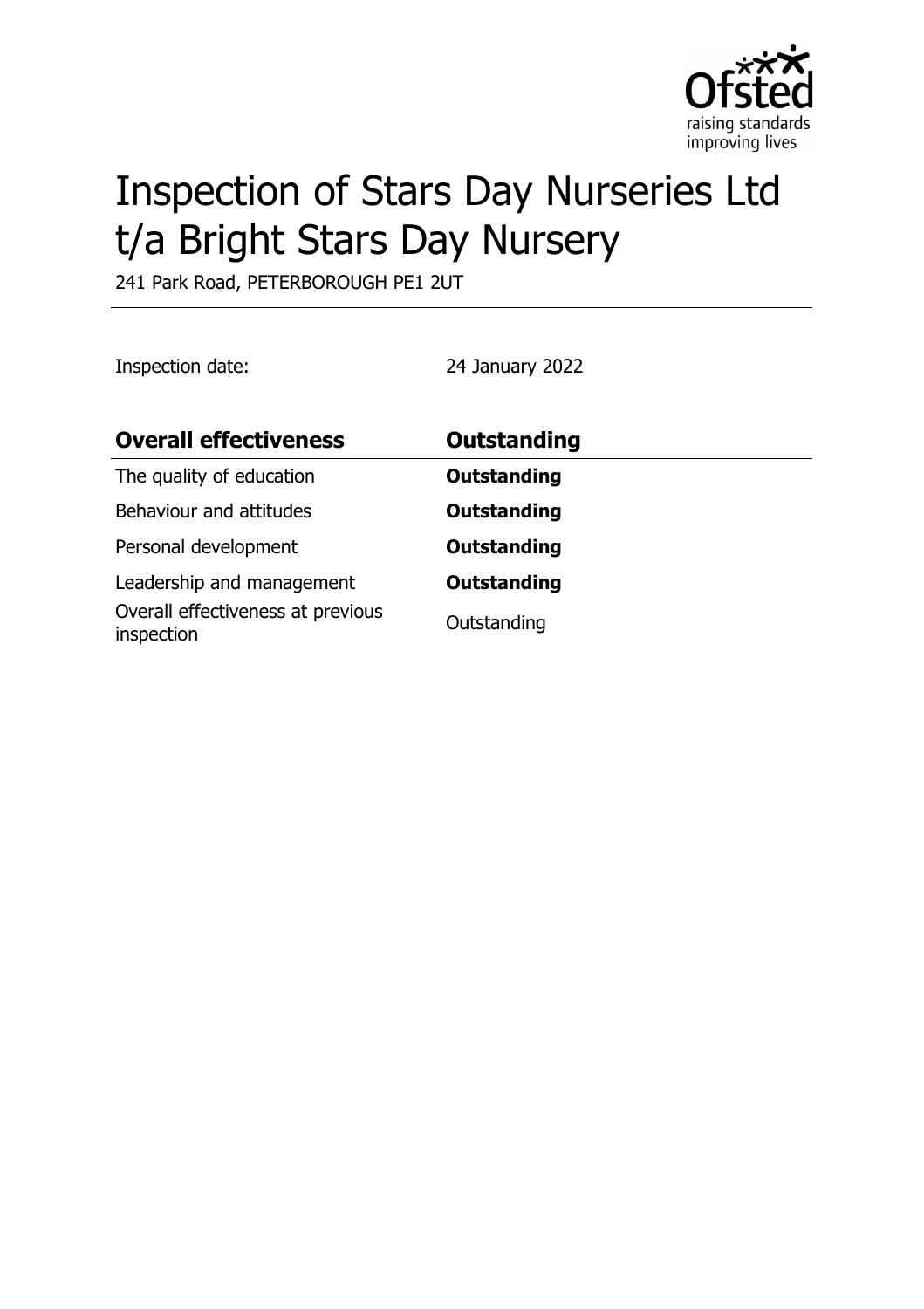

## **What is it like to attend this early years setting?**

#### **The provision is outstanding**

All children receive an exemplary standard of care and education. They wholeheartedly benefit from such warm and loving interactions with the staff who care for them. This supports their emotional and personal development superbly.

All children become deeply involved in the wealth of exciting activities on offer to them in both the indoor and outdoor environments. Where children play, there is a wonderful atmosphere of fun and delight. Children's behaviour is excellent. They consistently interact very well with each other and have high regard for others. For example, one helps another to open the lid on their bottle saying, 'it goes like this, you turn it like that'.

Toddlers are adventurous and enthusiastically encouraged by staff to challenge their physical abilities, for example walking across pallets and through tyres of varying sizes. They create their own games and are excellently supported by staff to develop their ideas.

Children's communication and language development is excellently supported by all staff. Staff repeat sounds babies are beginning to make to encourage early communication. All children learn so much from the monthly core stories in each room. For example, older children learn how to bring the story about going on a bear hunt to life in the forest school area. This encourages the acquisition of wonderful new vocabulary, such as 'squelchy' and squirchy' when they stomp through the mud.

## **What does the early years setting do well and what does it need to do better?**

- $\blacksquare$  The leadership and management of this nursery is worthy of dissemination to others. All staff, managers, senior managers, and directors have the same vision: to provide only the very best early years experience for each child and their family. Staff work tirelessly to successfully achieve this. They also go above and beyond to support disadvantaged families across Peterborough, all year round.
- All children make rapid progress and significantly benefit from attendance at this nursery. They develop a wealth of independence skills, and accumulate these as they progress through the rooms, so that by the time they leave for school, they have a secure and very strong foundation for their future learning.
- $\blacksquare$  In all rooms of the nursery, staff's interactions with children are of the highest quality. These contribute excellently to delivering the curriculum content according to every child's needs and preferred learning style. Staff make full use of every learning opportunity to extend children's knowledge and skills. When older children show a little reluctance to mix water and mud with their hands,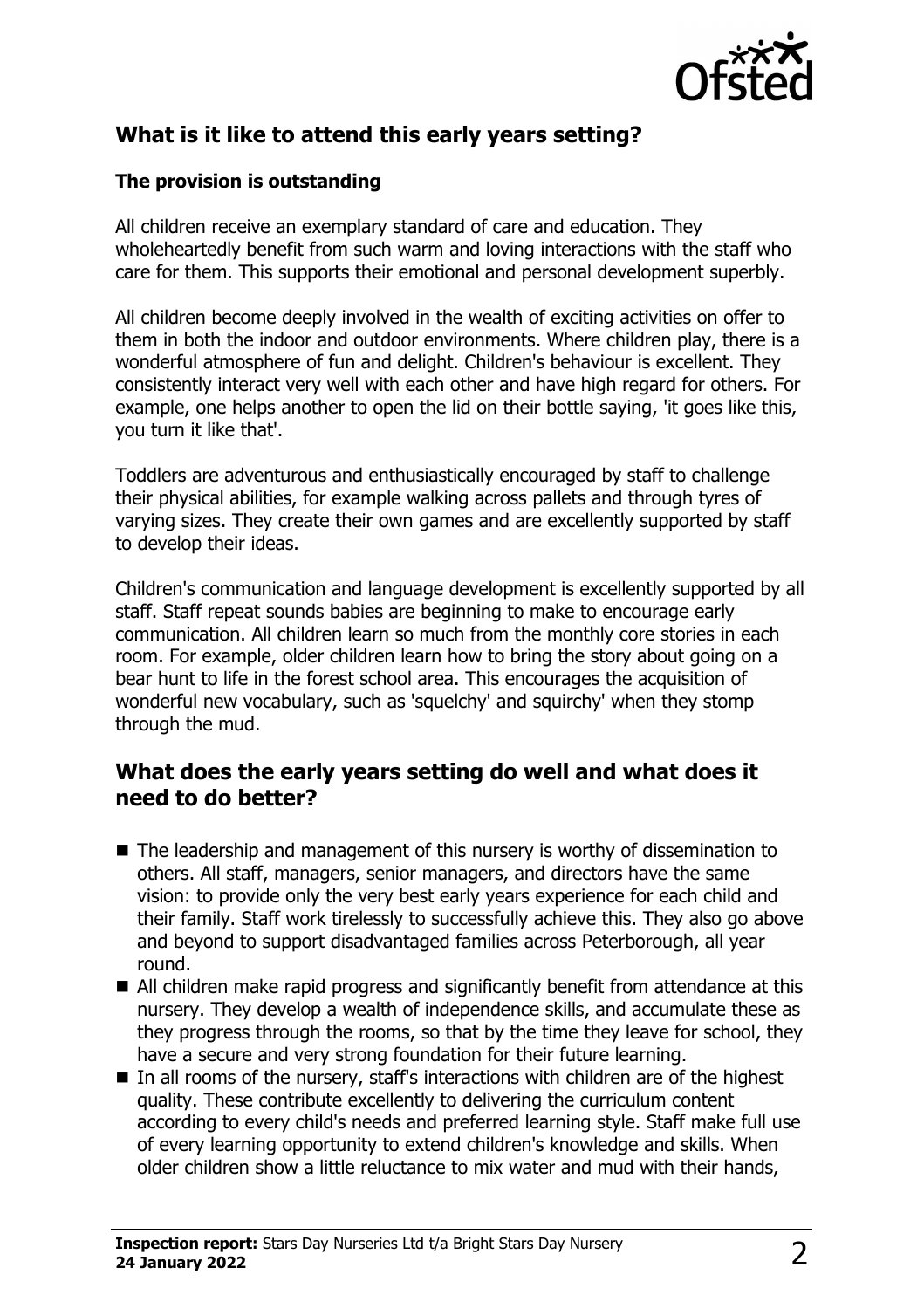

the forest school leader expertly decides to show them the mud handprint he has made on a nearby wooden pallet. With much renewed enthusiasm, all children eagerly mix the mud mixture themselves, so that they can add their handprint to the gallery.

- Partnerships with parents are superb. For example, parent feedback states, 'The general communication between parents and staff is exemplary.' Staff go above and beyond to ensure parents have a wealth of information about their child's day, learning and progress.
- $\blacksquare$  Staff give children a rich set of experiences that promote an understanding of, and respect for, people, families and communities beyond their own. Older children send and receive letters from other children around the country and the local care home. Parents help staff to share children's home languages, for example, by making recordings or writing out simple recipes.
- $\blacksquare$  Children who speak English as an additional language, those with special educational needs and/or disabilities and children in receipt of additional funding are exceptionally well supported. They make significant progress from their individual starting points because staff understand that early intervention supports better outcomes for children.
- Without exception, staff are eager to share their extremely high levels of enthusiasm for their role and demonstrate this in all that they do. They speak extremely highly of the manager and all that she does to support and promote her belief in them. This results in an extremely low staff turnover and many have been at the nursery for a significant number of years. The children benefit hugely from a company prepared to invest so much in the well-being and professional development of their staff.
- Forest school activities are hugely beneficial to the children's education and wellbeing. Children have plentiful opportunities to work collaboratively, explore nature, take and talk about risks, challenge themselves, develop their imagination and construct using natural materials.
- $\blacksquare$  Feedback from parents is overwhelmingly positive. Unanimously, they make comment about the 'absolutely amazing' nursery. They say that staff 'show genuine concern and compassion for the children and their families' and that the nursery is run with 'lots of passion and heart, where everybody is thriving'.

## **Safeguarding**

The arrangements for safeguarding are effective.

All staff, as well as the manager, have an excellent knowledge of safeguarding. Staff are vigilant in observing children for any minor changes that could indicate a bigger issue. Staff are so aware of the children, their families and individual circumstances, that the contribution this makes to safeguarding children is extremely significant. Clear procedures are known and understood by all staff with regards to what to do when they do have a concern about a child or a colleague's behaviour towards children. Those who take additional responsibility for safeguarding children are very clear about their roles and responsibilities.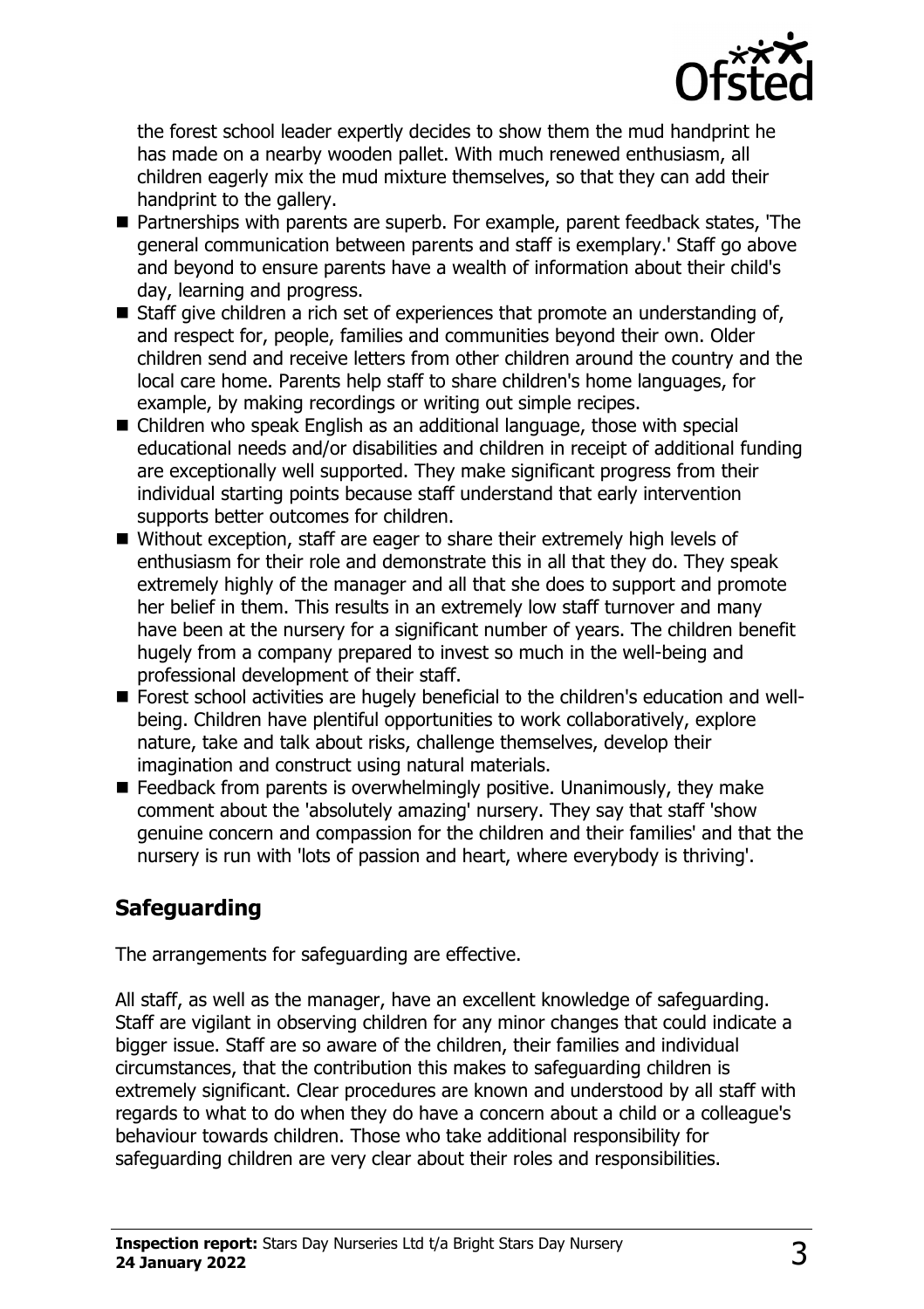

| <b>Setting details</b>                         |                                                                                      |
|------------------------------------------------|--------------------------------------------------------------------------------------|
| Unique reference number                        | EY375142                                                                             |
| <b>Local authority</b>                         | Peterborough                                                                         |
| <b>Inspection number</b>                       | 10137460                                                                             |
| <b>Type of provision</b>                       | Childcare on non-domestic premises                                                   |
| <b>Registers</b>                               | Early Years Register, Compulsory Childcare<br>Register, Voluntary Childcare Register |
| Day care type                                  | Full day care                                                                        |
| Age range of children at time of<br>inspection | $0$ to 4                                                                             |
| <b>Total number of places</b>                  | 52                                                                                   |
| Number of children on roll                     | 67                                                                                   |
| Name of registered person                      | <b>Stars Day Nurseries Limited</b>                                                   |
| Registered person unique<br>reference number   | RP905087                                                                             |
| Telephone number                               | 01733-343278                                                                         |
| Date of previous inspection                    | 3 May 2013                                                                           |

## **Information about this early years setting**

Stars Day Nurseries Ltd t/a Bright Stars Day Nursery registered in 2008. The nursery is located in Peterborough and opens from Monday to Friday from 8am until 6pm for 51 weeks of the year. The nursery employs 14 members of childcare staff. Of these, 10 hold appropriate early years qualifications at level 3 or above, including the manager who holds an appropriate early years qualification at level 4. Two members of staff hold an appropriate early years qualification at level 2. The nursery also employs a cook. The setting provides funded early education for two-, three- and four-year-old children.

## **Information about this inspection**

**Inspector** Anna Davies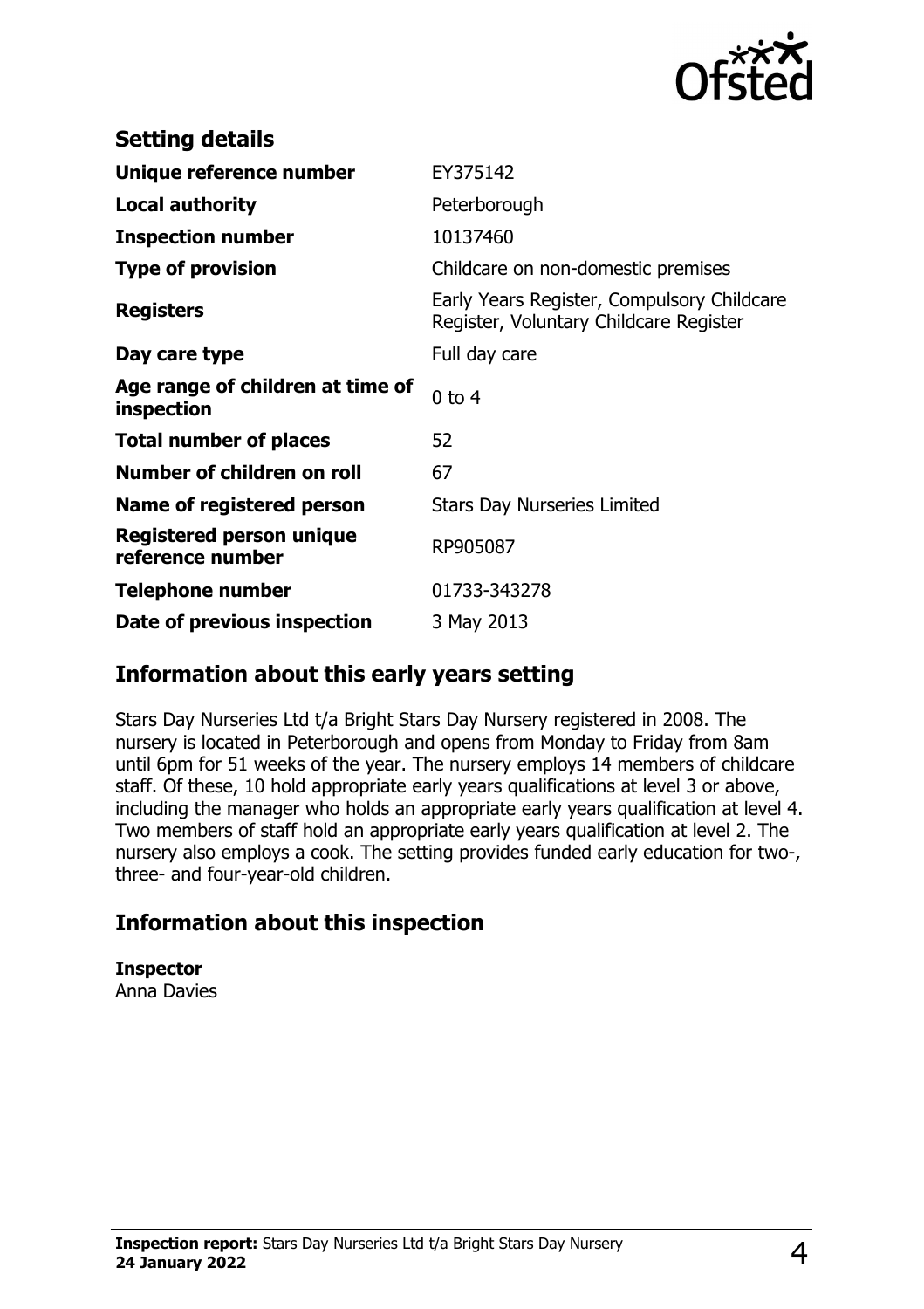

#### **Inspection activities**

- $\blacksquare$  This was the first routine inspection the provider received since the COVID-19 pandemic began. The inspector discussed the impact of the pandemic with the provider and has taken that into account in their evaluation of the provider.
- The manager and inspector completed a learning walk together and discussed how the curriculum is organised.
- $\blacksquare$  The inspector observed the quality of teaching during activities indoors and outdoors and assessed the impact this has on children's learning.
- $\blacksquare$  The inspector spoke with staff at appropriate times throughout the inspection.
- $\blacksquare$  Children spoke to the inspector about the activities they were doing.
- $\blacksquare$  The inspector carried out a joint observation with the nursery manager.
- $\blacksquare$  The inspector held a meeting with the nursery manager, operations manager and director. She looked at relevant documentation and reviewed evidence of the suitability of staff working in the nursery.
- Some parents spoke to the inspector during the inspection and others provided written feedback. The inspector took account of their views.

We carried out this inspection under sections 49 and 50 of the Childcare Act 2006 on the quality and standards of provision that is registered on the Early Years Register. The registered person must ensure that this provision complies with the statutory framework for children's learning, development and care, known as the early years foundation stage.

If you are not happy with the inspection or the report, you can [complain to Ofsted](http://www.gov.uk/complain-ofsted-report).